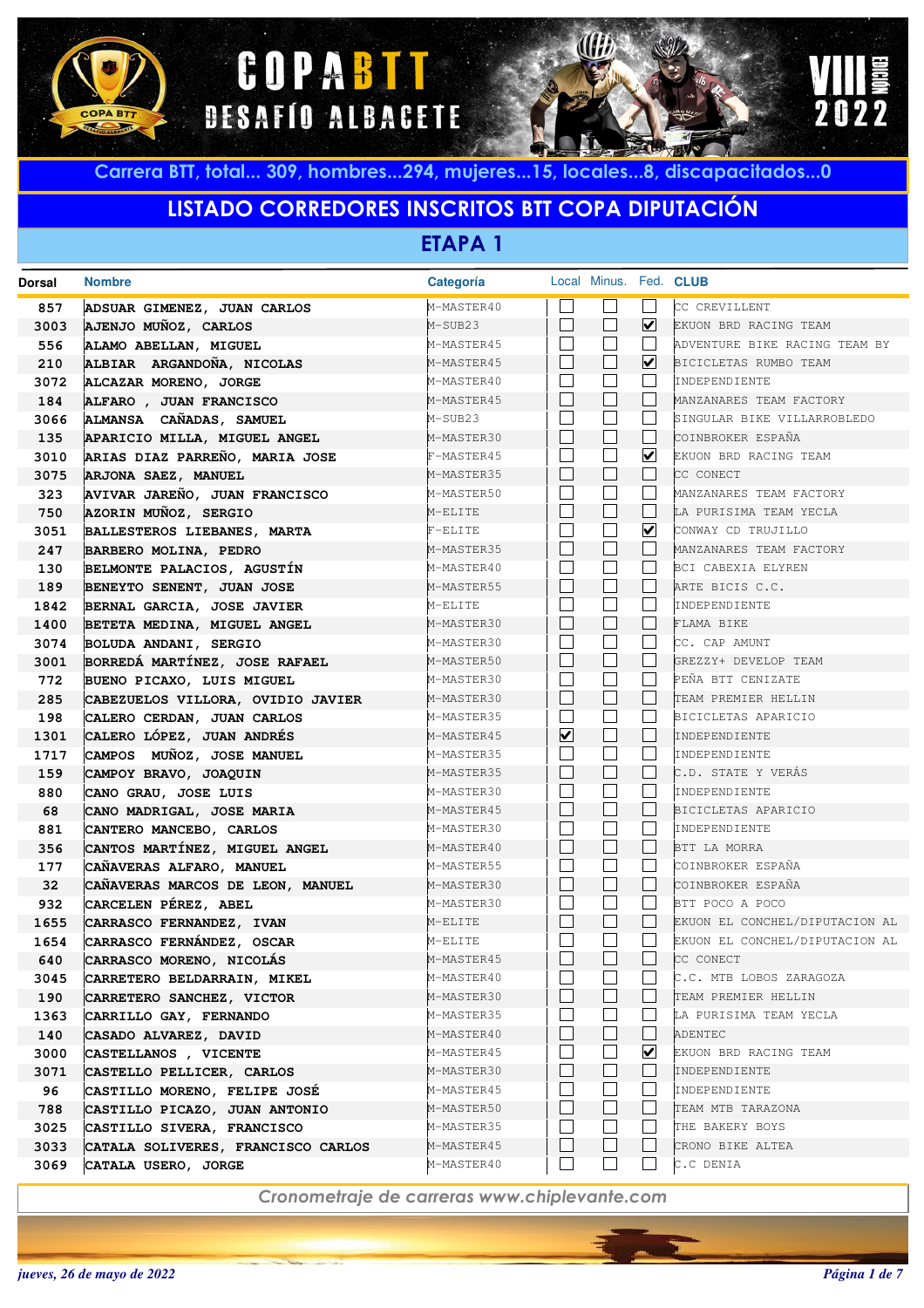





## **LISTADO CORREDORES INSCRITOS BTT COPA DIPUTACIÓN**

**ETAPA 1**

| <b>Dorsal</b> | <b>Nombre</b>                      | Categoría     |   | Local Minus. Fed. CLUB |                      |                                |
|---------------|------------------------------------|---------------|---|------------------------|----------------------|--------------------------------|
| 215           | CEBRIÁN HUEDO, JUAN PABLO          | M-MASTER35    |   |                        |                      | BTT POCO A POCO                |
| 611           | CHUMILLAS CUESTA, OLIVER           | M-MASTER40    |   | $\vert \ \ \vert$      | $\perp$              | BTT LA RODA                    |
| 3052          | COMINO FUENTES, DAVID              | M-ELITE       |   | $\sqcup$               | ☑                    | CONWAY CD TRUJILLO             |
| 3019          | CONTRERAS ZARAGOZA, EDGAR          | M-MASTER35    |   |                        | $\vert \ \ \vert$    | 3HCYCLES, G.C                  |
| 51            | CORCOLES RUIZ, MIGUEL ANGEL        | M-ELITE       |   | $\Box$                 |                      | MANZANARES TEAM FACTORY        |
| 836           | CORRECHER MORAL, IÑAKI             | M-MASTER40    |   | $\blacksquare$         | $\vert \ \ \vert$    | CC CONECT                      |
| 3058          | COY MUÑOZ, JESUS                   | M-MASTER30    |   | $\Box$                 | $\perp$              | INDEPENDIENTE                  |
| 345           | CUENCA PLAZA, CARLOS               | M-MASTER50    |   | $\Box$                 | $\blacktriangledown$ | A.PEÑA BTT LOS TORTUGAS FASTER |
| 629           | CUESTA ESCRIBANO, LORENZO          | M-MASTER30    | ☑ | $\Box$                 |                      | C.C. VALDEGANGA PLATO GRANDE   |
| 3057          | CUESTA GARCIA, ALBERTO             | M-MASTER35    |   | $\blacksquare$         | $\mathsf{L}$         | INDEPENDIENTE                  |
| 137           | DASI ROCAFULL, JOSÉ VICENTE        | M-MASTER40    |   | $\Box$                 |                      | BICICLETAS APARICIO            |
| 3036          | EGEA HERNANDEZ, JORGE              | M-MASTER45    |   | $\blacksquare$         | $\mathsf{L}$         | INDEPENDIENTE                  |
| 112           | ESCOBAR MARIN, MARIANO             | M-MASTER PLUS |   | $\Box$                 | ☑                    | BICICLETAS RUMBO TEAM          |
| 83            | ESCRIBANO BELMONTE, CHEMA          | M-MASTER35    |   | $\mathcal{L}$          |                      | ARTE BICIS C.C.                |
| 279           | ESCRIBANO VALERO, JUAN             | M-MASTER45    |   | $\Box$                 |                      | BICICLETAS EL HELLINERO ACECHO |
| 350           | ESPARCIA GARRIDO, JUAN PABLO       | M-MASTER30    |   | $\Box$                 |                      | CICLOAVENTURA                  |
| 3078          | ESPIN BERNABE, MIGUEL              | M-MASTER30    |   | $\Box$                 |                      | INDEPENDIENTE                  |
| 3032          | ESTEVE SAIZ, GABRIEL               | M-MASTER30    |   | $\blacksquare$         |                      | CC ONBIKE                      |
| 3026          | <b>ESTEVE SAIZ, IVAN</b>           | M-ELITE       |   | $\Box$                 | $\mathsf{L}$         | ONTEAM22                       |
| 3061          | ESTÉVEZ COLMENERO, FRANCISCO       | M-MASTER45    |   | $\blacksquare$         | $\mathsf{L}$         | IMECA CYCLING TEAM             |
| 1420          | FALOMIR TORREGROSA, MERITXELL      | F-MASTER30    |   | $\vert \ \ \vert$      | $\mathbf{I}$         | LA PURISIMA TEAM YECLA         |
| 3053          | FELIPE DAVILA, MARIA ISABEL        | F-MASTER35    |   | $\blacksquare$         | ☑                    | CONWAY CD TRUJILLO             |
| 3082          | FELIPE GUEROLA, ANDRES             | M-MASTER40    |   | $\Box$                 |                      | INDEPENDIENTE                  |
| 3063          | FERNÁNDEZ GRANDE, VICTOR MANUEL    | M-MASTER30    |   | $\blacksquare$         |                      | INDEPENDIENTE                  |
| 1797          | FERNANDEZ JUNCOS, RAUL             | M-ELITE       |   | $\Box$                 |                      | PEÑA BTT CENIZATE              |
| 3080          | FERRE BENEYTO, CELESTINO           | M-MASTER45    |   | $\blacksquare$         |                      | C.C. BANYERES DE MARIOLA       |
| 3016          | FERRERO VALDES, JULIAN             | M-MASTER30    |   | $\Box$                 |                      | GOBIK FACTORY TEAM             |
| 3013          | FERRIS FERRIS, ANGEL               | M-MASTER50    |   | $\blacksquare$         |                      | CRONOBIKE ALTEA                |
| 1500          | FERRIZ MICO, JOSÉ ANTONIO          | M-MASTER50    |   | $\Box$                 |                      | VILLENA BIKE TEAM              |
| 31            | FLORES CORCOLES, ALBERTO           | M-MASTER35    |   | $\blacksquare$         |                      | ARTE BICIS C.C.                |
| 819           | FRANCH SÁNCHEZ, JORGE              | M-MASTER50    |   | $\Box$                 |                      | INDEPENDIENTE                  |
| 1742          | FUENTES SÁNCHEZ, FRANCISCO ANTONIO | M-ELITE       |   | $\blacksquare$         |                      | INDEPENDIENTE                  |
| 1328          | GALIANO ARENAS, JUAN LUIS          | M-MASTER40    |   | $\vert \ \ \vert$      |                      | BTT LA RODA                    |
| 615           | GALLEGO ROMERO, DIEGO              | M-MASTER50    |   | $\blacksquare$         | $\vert \ \ \vert$    | BTT POCO A POCO                |
| 3035          | GARBAYO VICENTE, RUBÉN DEMETRIO    | M-MASTER30    |   | $\blacksquare$         |                      | FASTER WEAR TEAM, CD           |
| 59            | GARCÍA MÁRQUEZ, ADRIÁN             | M-ELITE       |   |                        |                      | ARTE BICIS C.C.                |
| 1258          | GARCIA ABELLAN, AURELIO            | M-MASTER45    |   |                        |                      | EKUON EL CONCHEL/DIPUTACION AL |
| 2500          | <b>GARCÍA AROCA, BELÉN</b>         | F-MASTER35    |   |                        |                      | INDEPENDIENTE                  |
| 209           | GARCIA ATIENZA, JUAN ÁNGEL         | M-MASTER50    |   |                        |                      | FERROICE-CONTRALLANO BTT       |
| 3007          | GARCIA AUÑON, GABRIEL              | M-ELITE       |   |                        |                      | GOBIK CC                       |
| 773           | GARCÍA CABAÑERO, OSCAR             | M-MASTER30    |   | $\vert \ \ \vert$      |                      | PEÑA BTT CENIZATE              |
| 79            | GARCIA DELICADO, ENRIQUE           | M-MASTER40    |   |                        |                      | CLUB CICLISTA BONETE           |
| 1796          | GARCÍA ESCAMILLA, DAVID            | M-ELITE       |   | $\mathsf{L}$           |                      | PEÑA BTT CENIZATE              |
| 188           | GARCIA GALLEGO, ERNESTO            | M-MASTER40    |   |                        |                      | <b>BICIALMUERZO</b>            |
| 220           | GARCÍA GARCÍA, CARLOS              | M-MASTER40    |   | $\vert \ \ \vert$      | ⊻                    | A.PEÑA BTT LOS TORTUGAS FASTER |
| 1034          | GARCÍA JIMÉNEZ, MIGUEL ÁNGEL       | M-MASTER45    |   |                        |                      | LA MANCHUELA EXTREMA           |
| 238           | GARCIA LEON, ANGEL                 | M-MASTER PLUS |   | $\Box$                 |                      | PERNALES                       |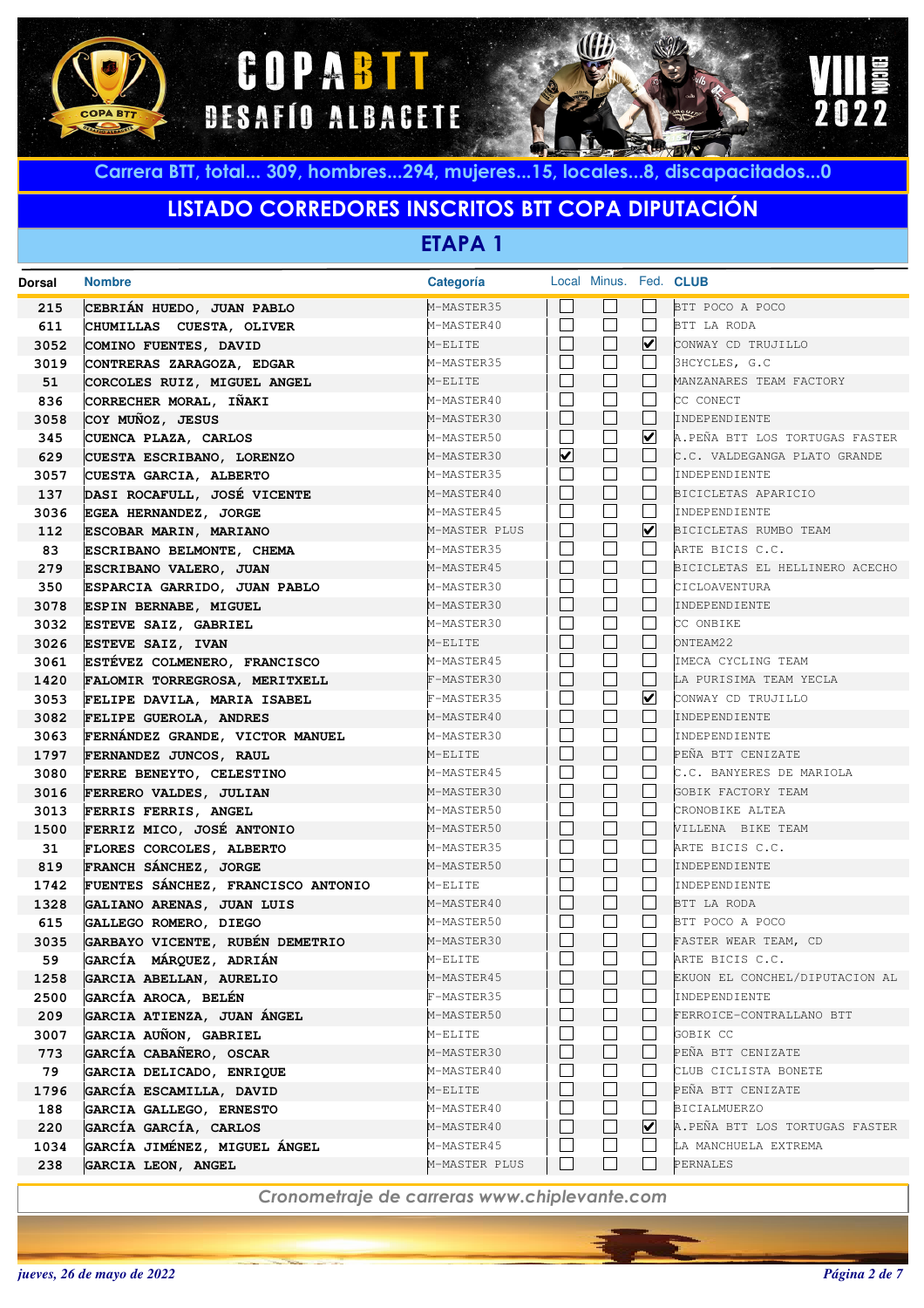





# **LISTADO CORREDORES INSCRITOS BTT COPA DIPUTACIÓN**

**ETAPA 1**

| <b>Dorsal</b> | <b>Nombre</b>                                     | <b>Categoría</b>         | Local Minus. Fed. CLUB       |                      |                                                 |
|---------------|---------------------------------------------------|--------------------------|------------------------------|----------------------|-------------------------------------------------|
| 3065          | GARCÍA LÓPEZ, CARLOS                              | M-ELITE                  |                              |                      | CULTBIKES TEAM                                  |
| 77            | GARCÍA LÓPEZ, MANUEL                              | M-MASTER35               | $\Box$                       |                      | CLUB CICLISTA BONETE                            |
| 1189          | GARCIA NAVARRO, ALEJANDRO                         | M-ELITE                  | $\vert \hspace{.06cm} \vert$ |                      | C.C. KMO ELCHE DE LA SIERRA                     |
| 37            | GARCÍA NAVARRO, JOSÉ IGNACIO                      | M-MASTER45               | $\vert \ \ \vert$            |                      | TEAM PREMIER HELLIN                             |
| 1436          | GARCIA NAVARRO, MARCOS                            | M-SUB23                  |                              |                      | MANZANARES TEAM FACTORY                         |
| 1446          | GARCIA NAVARRO, SERGIO                            | M-MASTER30               | $\Box$                       |                      | PEÑA BTT CENIZATE                               |
| 3093          | GARCIA NOGALES, ALBERTO                           | M-MASTER45               | $\mathbf{L}$                 |                      | INDEPENDIENTE                                   |
| 3020          | GARCIA PEREZ, LUZ MARIA                           | F-MASTER45               | $\Box$                       | L                    | INDEPENDIENTE                                   |
| 95            | GARCIA TORRES, JOSE RAMON                         | M-MASTER50               | $\mathbf{L}$                 |                      | BICICLETAS APARICIO                             |
| 29            | GARCÍA VALIENTE, VICTOR                           | M-MASTER40               | $\Box$                       |                      | MTB MADRIGUERAS                                 |
| 553           | GARIJO GONZÁLEZ, JAIME                            | M-ELITE                  | $\mathbf{L}$                 |                      | ADENTEC                                         |
| 58            | GARIJO MARTINEZ, MANUEL                           | M-MASTER45               | $\Box$                       | ☑                    | BICICLETAS RUMBO TEAM                           |
| 3048          | GARIJO YUSTE, SAMUEL                              | M-ELITE                  |                              |                      | CCUTIEL                                         |
| 3031          | GIL ALBERT, SERGIO                                | M-SUB23                  | $\Box$                       |                      | ON BIKE CC                                      |
| 656           | GIL CUENCA, JUAN JOSÉ                             | M-MASTER35               |                              |                      | CLUB CICLISTA BONETE                            |
| 2501          | GIL DURA, FRANCISCO                               | M-MASTER55               | $\Box$                       |                      | INDEPENDIENTE                                   |
| 10            | GIL SÁNCHEZ, RAFAEL                               | M-MASTER35               | $\mathbf{L}$                 |                      | DEPOR BIKE CLUB CICLISTA                        |
| 3073          | GIMÉNEZ GIL, ANTONIO JOSÉ                         | M-MASTER40               | $\Box$                       | L                    | INDEPENDIENTE                                   |
| 538           | GIMÉNEZ NIETO, JESUS MANUEL                       | M-MASTER40               |                              | $\blacktriangledown$ | A.PEÑA BTT LOS TORTUGAS FASTER                  |
| 3022          | GIRONA PERTUSA, AURELIO                           | M-MASTER55               | $\Box$                       |                      | RC PURAVIDA TEAM                                |
| 450           | GOMEZ ANDUJAR, SEBASTIAN                          | M-MASTER30               |                              |                      | BTT LOS DESPISTAOS                              |
| 3005          | GÓMEZ ARBUÉS, IBÁN                                | M-MASTER50               | $\Box$                       |                      | GALLOSVLC                                       |
| 6             | GÓMEZ CARPENA, JAVIER                             | M-MASTER40               | $\mathbf{L}$                 | L.                   | TALLER DE BICICLETAS CARPENA                    |
| 54            | GOMEZ DE LA CRUZ, MODESTO                         | M-MASTER30               | П                            | $\blacktriangledown$ | BICICLETAS RUMBO TEAM                           |
| 213           | GÓMEZ MARTÍNEZ, GUILLERMO                         | M-MASTER40               |                              |                      | C.C. VALDEGANGA PLATO GRANDE                    |
| 602           | GÓMEZ MARTÍNEZ, JOSÉ                              | M-MASTER40               | $\mathbf{I}$                 |                      | BTT ALATOZ                                      |
| 3059          | GÓMEZ MORA, JORGE                                 | M-ELITE                  |                              |                      | CULTBIKES TEAM                                  |
| 1175          | GÓMEZ MUÑOZ, JOSÉ PASCUAL                         | M-MASTER30               | П                            |                      | BTT POCO A POCO                                 |
| 1845          | GÓMEZ PÉREZ, RUBÉN                                | M-SUB23                  | I.                           |                      | ARTE BICIS C.C.                                 |
| 3085          | GOMEZ SEGARRA, JOSE MARIA                         | M-MASTER40               | $\Box$<br>$\mathbf{L}$       |                      | MANRUBIA LUNA TEAM                              |
| 275           | GONZÁLEZ CALVO, JOSÉ                              | M-MASTER PLUS            | Н                            | L                    | BICICLETAS APARICIO                             |
| 3089          | GONZALEZ FERNÁNDEZ, AVELINO                       | M-MASTER30<br>M-MASTER40 |                              | $\blacktriangledown$ | INDEPENDIENTE<br>A.PEÑA BTT LOS TORTUGAS FASTER |
| 539           | GONZÁLEZ FERNÁNDEZ, SANTI                         | M-ELITE                  | $\Box$                       | $\mathbf{I}$         | TEAM PREMIER HELLIN                             |
| 181<br>573    | GONZALEZ LOSADA, ADRIAN                           | M-MASTER40               |                              |                      | BICI CLUB FAURA                                 |
| 682           | GONZALEZ MOLINES, JAVIER<br>GONZALEZ PEREZ, DAVID | M-MASTER40               |                              |                      | COOLWEAR CYCLING TEAM                           |
| 692           | <b>GONZALEZ SANZ, JUAN</b>                        | M-SUB23                  |                              |                      | EKUON EL CONCHEL/DIPUTACION AL                  |
| 409           | GONZALEZ SIMARRO, PACO                            | M-MASTER40               |                              | ⊻                    | A.PEÑA BTT LOS TORTUGAS FASTER                  |
| 395           | GRANDE TERCERO, ALVARO                            | M-SUB23                  |                              |                      | ARTE BICIS C.C.                                 |
| 681           | GRAS SORIANO, JOSE LUIS                           | M-MASTER40               | $\perp$                      |                      | COOLWEAR CYCLING TEAM                           |
| 1331          | GUERRA ALCAZAR, DIEGO                             | M-MASTER40               |                              |                      | INDEPENDIENTE                                   |
| 19            | GUERRA ALCÁZAR, JUAN MANUEL                       | M-MASTER40               | ⊔                            | L                    | <b>BIKE&amp;BEER</b>                            |
| 3009          | GUERRA MARTINEZ, JAVIER                           | M-MASTER45               |                              | ⊻                    | EKUON BRD RACING TEAM                           |
| 74            | GUERRERO DEL RAMO, JOSE                           | M-MASTER30               | $\vert \ \ \vert$            |                      | BICICLETAS EL HELLINERO ACECHO                  |
| 3027          | HERNÁNDEZ HERNÁNDEZ, JOSÉ                         | M-MASTER30               |                              |                      | ON TEAM                                         |
| 840           | HERNÁNDEZ SIRVENT, JOSE                           | M-MASTER40               | $\mathbf{I}$                 |                      | INDEPENDIENTE                                   |
| 1417          | HINOJO PÉREZ, JUAN JOSÉ                           | M-MASTER35               |                              |                      | LA CUINA TEAM                                   |
|               |                                                   |                          |                              |                      |                                                 |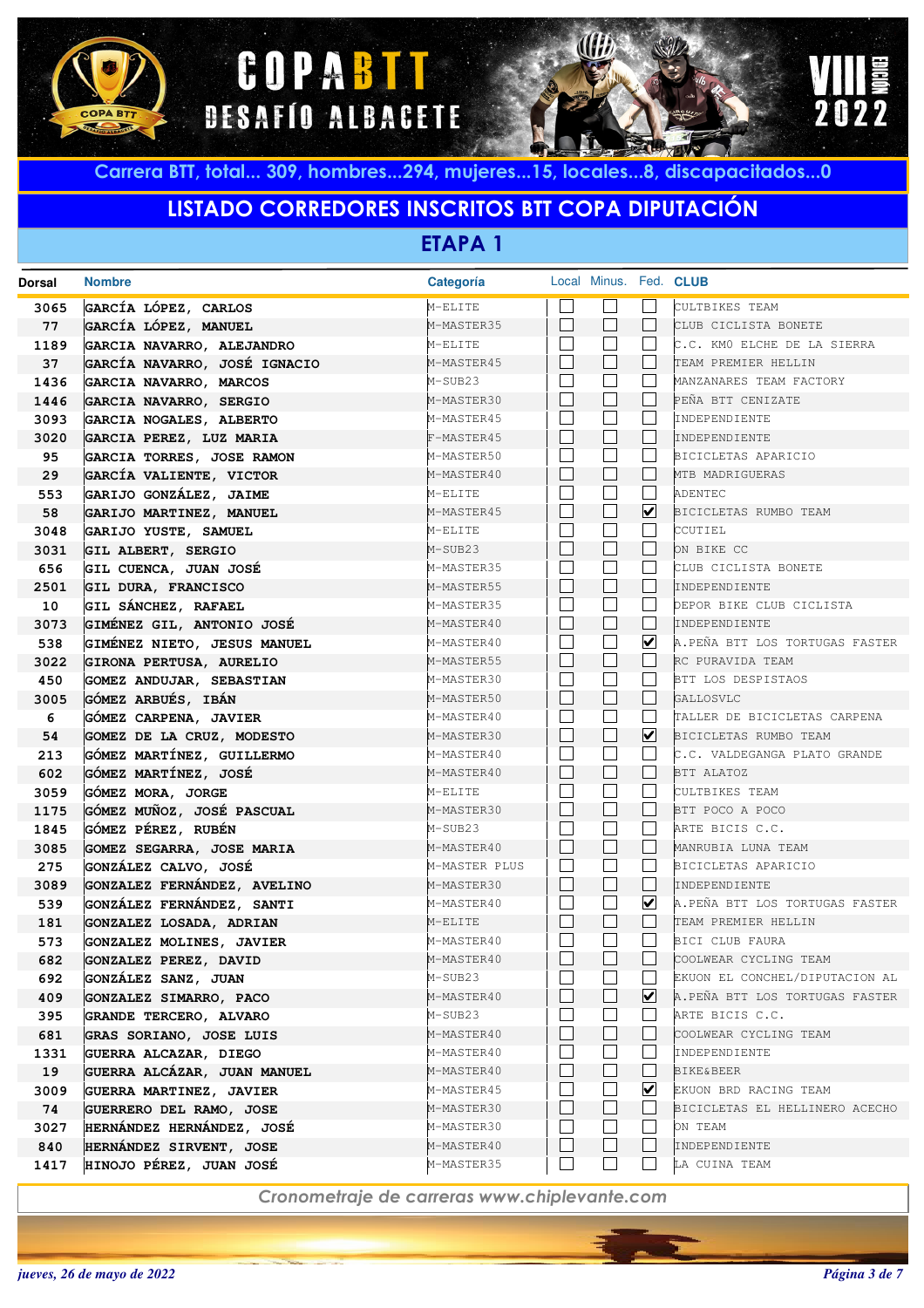





# **LISTADO CORREDORES INSCRITOS BTT COPA DIPUTACIÓN**

**ETAPA 1**

| Dorsal | <b>Nombre</b>                      | Categoría     |                              | Local Minus. Fed. CLUB |                         |                                |
|--------|------------------------------------|---------------|------------------------------|------------------------|-------------------------|--------------------------------|
| 3056   | HUERTA RUFINO, GONZALO             | M-MASTER30    |                              |                        |                         | INDEPENDIENTE                  |
| 3034   | IBÁÑEZ LÓPEZ, JOSE                 | M-ELITE       |                              |                        | L.                      | INDEPENDIENTE                  |
| 3062   | IRANZO HERNÁNDEZ, ÁLVARO           | M-MASTER30    |                              |                        |                         | IH SPORT&HEALTH                |
| 720    | IZQUIERDO PARDO, JAVIER            | M-ELITE       |                              |                        |                         | HUMMI BIKES                    |
| 342    | JÁVEGA GUALDA, HORACIO JOSÉ        | M-MASTER45    | ☑                            |                        |                         | BICICLETAS RUMBO TEAM          |
| 511    | JIMENEZ CORCOLES, AITOR            | M-ELITE       |                              |                        |                         | CC MAHORA                      |
| 107    | JIMÉNEZ JIMÉNEZ, JUAN              | M-MASTER30    |                              |                        |                         | TEAM MTB TARAZONA              |
| 36     | JIMENEZ ROMERO, PABLO              | M-ELITE       |                              |                        |                         | DEPOR BIKE CLUB CICLISTA       |
| 174    | JIMÉNEZ TORNERO, HÉCTOR            | M-MASTER30    |                              |                        |                         | MTB MADRIGUERAS                |
| 1613   | JIMENEZ TRUJILLO, JAVIER           | M-JUN         |                              |                        |                         | CD BTT CASAS DEL CERRO         |
| 1292   | JUAN CHORRO, FRANCISCO             | M-MASTER50    | $\mathbf{L}$                 |                        |                         | INDEPENDIENTE                  |
| 3004   | LAORDEN ROLDAN, SANTIAGO           | M-MASTER45    |                              |                        |                         | INDEPENDIENTE                  |
| 3028   | LINARES RUIZ, JUAN                 | M-MASTER35    | L                            |                        |                         | INDEPENDIENTE                  |
| 3079   | LLINARES LÓPEZ, VICENT             | M-MASTER30    |                              |                        |                         | <b>BEACH BIKERS</b>            |
| 3044   | LLOPIS FERNANDEZ, PABLO            | M-MASTER30    | $\boxed{\blacktriangledown}$ | $\mathbf{L}$           | L                       | APPV                           |
| 731    | LÓPEZ SÁNCHEZ , JENIFER            | F-ELITE       |                              |                        |                         | KENZA SPORT TEAM               |
| 839    | LOPEZ , JOSUE                      | M-MASTER40    | $\mathbf{L}$                 |                        |                         | INDEPENDIENTE                  |
| 25     | LOPEZ ALARCON, JOSE BERNABE        | M-MASTER35    |                              |                        |                         | MOTORBIKE MOYA & BICICLETAS MO |
| 3077   | LÓPEZ AZORÍN, GABRIEL              | M-MASTER45    | L                            |                        |                         | PAFGIO CYCLING TEAM            |
| 462    | LOPEZ CANTOS, AURELIO              | M-MASTER40    |                              |                        |                         | INDEPENDIENTE                  |
| 1649   | LOPEZ IZQUIERDO, VICENTE           | M-MASTER40    | $\mathbf{L}$                 |                        |                         | ECOMOCION CARS                 |
| 697    | LOPEZ JIMÉNEZ, ANTONIO             | M-MASTER40    |                              |                        |                         | EQUIPO DEPORTIVO NUTRIOBELIX   |
| 1170   | LÓPEZ LÓPEZ, JUAN JOSÉ             | M-MASTER45    |                              |                        |                         | BTT LOS DESPISTAOS             |
| 1831   | LÓPEZ MARÍN, PEDRO                 | M-SUB23       |                              |                        |                         | TENERIFE BIKE POINT            |
| 3041   | LOPEZ MARTOS, FRANCISCO JAVIER     | M-MASTER45    |                              |                        |                         | UNION CICLISTA BENIDORM        |
| 1394   | LÓPEZ MORENO, RAFAEL               | M-MASTER30    |                              |                        | L                       | INDEPENDIENTE                  |
| 224    | LÓPEZ PALAZÓN, MIGUEL              | M-MASTER PLUS | L                            |                        | $\overline{\mathbf{v}}$ | BICICLETAS RUMBO TEAM          |
| 811    | LÓPEZ RODRIGUEZ, JOSÉ MANUEL       | M-MASTER PLUS |                              |                        | L.                      | UC BENIDORM                    |
| 488    | LÓPEZ SÁNCHEZ, EMILIO              | M-ELITE       | L                            |                        | L                       | CANTERO DE LETUR               |
| 60     | LORENZO CONTRERAS, JOSE MANUEL     | M-MASTER35    |                              |                        | $\overline{\mathbf{v}}$ | GOBIK RACE CLUB                |
| 3006   | LORENZO JIMÉNEZ, JOSÉ CARLOS       | M-MASTER30    | $\mathbf{L}$                 |                        | L                       | CERILLAS TEAM                  |
| 3011   | LOZANO SANCHEZ, ANTONIO            | M-MASTER30    |                              |                        |                         | CC PUERTO LUMBRERAS            |
| 3092   | LUCAS MARTÍNEZ, FRANCISCO JOSÉ     | M-MASTER40    | $\mathbf{L}$                 |                        |                         | DEPOR BIKE CLUB CICLISTA       |
| 749    | LUCAS PEREZ, DANIEL                | M-MASTER30    |                              |                        | L.                      | LA PURISIMA TEAM YECLA         |
| 232    | MAÑAS MARÍN, MIGUEL ANGEL          | M-MASTER35    |                              |                        | ⊻                       | A.PEÑA BTT LOS TORTUGAS FASTER |
| 132    | MARCO NAVARRO, VICENTE             | M-MASTER30    | $\mathbf{L}$                 |                        |                         | ARTE BICIS C.C.                |
| 223    | MARIN SAEZ, JOSE CARLOS            | M-MASTER30    |                              |                        |                         | ALBACETE CYCLING TEAM BTT      |
| 87     | MARTÍ VICENTE, GONZALO             | M-MASTER40    |                              |                        |                         | GREZZY+ DEVELOP TEAM           |
| 3008   | MARTÍN DÍAZ, JORGE                 | M-ELITE       |                              |                        |                         | CICLOS SABATER                 |
| 3091   | MARTINEZ BURGUI, RAÚL              | M-MASTER35    |                              |                        |                         | INDEPENDIENTE                  |
| 3088   | MARTINEZ CASTILLO, JOSE RAFAEL     | M-MASTER40    |                              |                        |                         | INDEPENDIENTE                  |
| 667    | MARTINEZ CORTES, JESUS             | M-ELITE       |                              |                        |                         | CLUB CICLISTA LOS DESPERDIGAOS |
| 1720   | MARTINEZ FUENTES, FRANCISCO        | M-MASTER35    |                              |                        |                         | INDEPENDIENTE                  |
| 214    | MARTINEZ HERNANDEZ, JUAN FRANCISCO | M-MASTER PLUS |                              |                        |                         | <b>ULEVEL TEAM</b>             |
| 154    | MARTÍNEZ IBÁÑEZ, JUAN MIGUEL       | M-MASTER45    |                              |                        |                         | LA PURISIMA TEAM YECLA         |
| 363    | MARTÍNEZ LACALLE, LOLI             | F-MASTER30    |                              |                        |                         | CICLOAVENTURA                  |
| 92     | MARTÍNEZ LINARES, JOSE LUIS        | M-MASTER55    |                              |                        |                         | ULEVEL TEAM                    |
|        |                                    |               |                              |                        |                         |                                |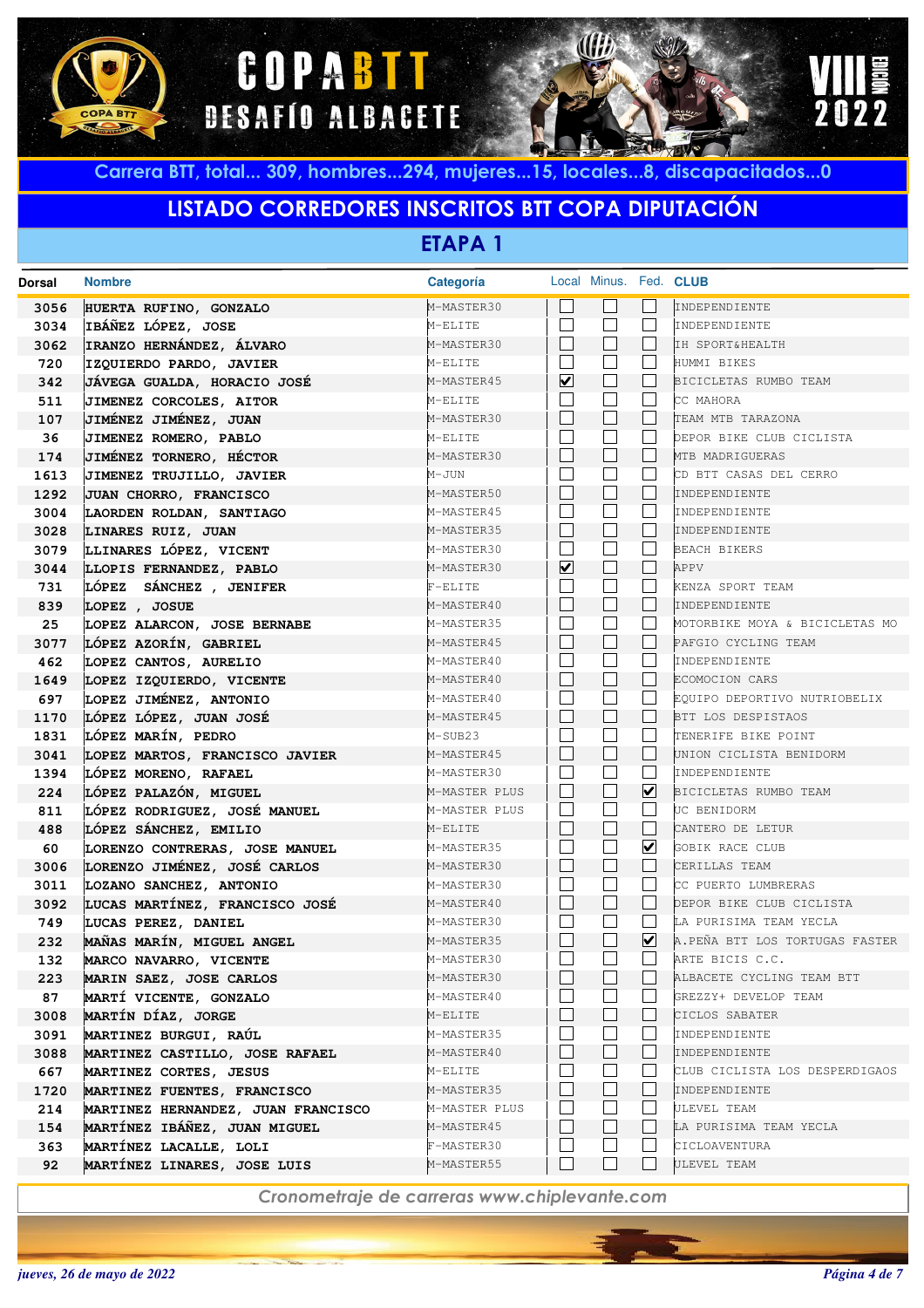





#### **LISTADO CORREDORES INSCRITOS BTT COPA DIPUTACIÓN**

**ETAPA 1**

| <b>Dorsal</b>          | <b>Nombre</b>                                 | Categoría                |                          | Local Minus. Fed. CLUB |                             |                                |
|------------------------|-----------------------------------------------|--------------------------|--------------------------|------------------------|-----------------------------|--------------------------------|
| 784                    | MARTINEZ MARHUENDA, RAMON                     | M-MASTER30               |                          |                        |                             | SINGULAR BIKE VILLARROBLEDO    |
| 1550                   | MARTINEZ MARTINEZ, JUAN                       | M-MASTER45               |                          | $\blacksquare$         | ☑                           | BICICLETAS RUMBO TEAM          |
| 1788                   | MARTINEZ MORENO, JORGE                        | M-ELITE                  | $\overline{\phantom{a}}$ |                        |                             | MTB MADRIGUERAS                |
| 270                    | MARTINEZ PASTOR, GABRIEL                      | M-MASTER50               |                          |                        | $\overline{\mathbf{v}}$     | BICICLETAS RUMBO TEAM          |
| 1835                   | MARTINEZ PASTOR, PEDRO ANTONIO                | M-SUB23                  |                          |                        |                             | YOURBIKE ULB SPORT             |
| 1758                   | MARTÍNEZ PICAZO, JESÚS                        | M-SUB23                  |                          |                        |                             | INDEPENDIENTE                  |
| 1304                   | MARTINEZ REQUENA, MANUEL                      | M-MASTER45               |                          |                        |                             | INDEPENDIENTE                  |
| 951                    | MARTINEZ RODENAS, JUAN                        | M-MASTER40               |                          | $\blacksquare$         |                             | ECOMOCION CARS                 |
| 3038                   | MARTINEZ RODRIGUEZ, LUIS                      | M-MASTER50               |                          |                        |                             | INDEPENDIENTE                  |
| 542                    | MARTÍNEZ ROMERO, MARÍA LUISA                  | F-MASTER35               |                          | $\blacksquare$         | ☑                           | A.PEÑA BTT LOS TORTUGAS FASTER |
| 976                    | MARTINEZ SAHUQUILLO, JAIME                    | M-MASTER30               |                          |                        | $\blacktriangledown$        | A.PEÑA BTT LOS TORTUGAS FASTER |
| 48                     | MARTINEZ SAHUQUILLO, JESUS                    | M-MASTER30               |                          | $\blacksquare$         |                             | MANZANARES TEAM FACTORY        |
| 1285                   | MARTINEZ SÁNCHEZ, ANTONIO                     | M-ELITE                  |                          |                        |                             | CLUB MOUNTAIN NOROESTE         |
| 3030                   | MARTINEZ SOTO, JOSE MANUEL                    | M-MASTER35               |                          | $\blacksquare$         |                             | THE BAKERY BOYS                |
| 964                    | MARTÍNEZ TORRES, JAVIER                       | M-MASTER35               | $\vert \ \ \vert$        |                        |                             | GOBIK FACTORY TEAM             |
| 41                     | MARTÍNEZ VILLAVERDE, ANTONIO                  | M-MASTER55               |                          | $\blacksquare$         |                             | EKUON EL CONCHEL/DIPUTACION AL |
| 3014                   | MARTÍNEZ ZARAGOZI, MARIA ÁNGELES              | F-MASTER50               | $\vert \ \ \vert$        |                        |                             | CRONOBIKE ALTEA                |
| 1669                   | MEDINA SORIANO, ADRIÁN                        | M-MASTER35               |                          | $\blacksquare$         | ⊻                           | GOBIK RACE CLUB                |
| 207                    | MENDOZA GARCIA, CARMEN MARIA                  | F-MASTER40               | $\blacktriangledown$     |                        | ⊻                           | EKUON BRD RACING TEAM          |
| 994                    | MIGUEL CARPENA, TOMÁS                         | M-MASTER40               |                          | $\blacksquare$         | ⊻                           | GOBIK RACE CLUB                |
| 178                    | MILAN ARELLANO, AIDA                          | F-MASTER55               | $\overline{\phantom{a}}$ |                        | V                           | BICICLETAS RUMBO TEAM          |
| 3023                   | MILLA OSUNA, ANTONIO                          | M-MASTER35               |                          | $\blacksquare$         |                             | THE BAKERY BOYS                |
| 544                    | MÍNGUEZ ALMODÓVAR, RUBÉN                      | M-MASTER35               | $\overline{\phantom{a}}$ |                        | ⊻                           | A.PEÑA BTT LOS TORTUGAS FASTER |
| 1261                   | MOLINA DIAZ, MARI                             | F-MASTER40               | $\overline{\mathbf{v}}$  | $\blacksquare$         |                             | EKUON EL CONCHEL/DIPUTACION AL |
| 266                    | MOLINA MONTEAGUDO, TOMAS                      | M-MASTER35               | $\blacksquare$           |                        |                             | INDEPENDIENTE                  |
| 3070                   | MOLIO ALEMANY, VICENT                         | M-MASTER30               |                          | $\blacksquare$         |                             | TRIASPORT                      |
| 49                     | MONSALVE MORCILLO, VICENTE                    | M-MASTER35               | $\vert \ \ \vert$        |                        |                             | EKUON EL CONCHEL/DIPUTACION AL |
| 1416                   | MONTES HERNÁNDEZ, ALEX                        | M-SUB23                  |                          | $\blacksquare$         |                             | KENZA SPORT TEAM               |
| 15                     | MONTORO BLAZQUEZ , SALVADOR                   | M-MASTER45               | $\vert \ \ \vert$        |                        |                             | EKUON EL CONCHEL/DIPUTACION AL |
| 763                    | MORA MILLA, MIGUEL                            | M-MASTER45               | $\vert \ \ \vert$        | $\blacksquare$         |                             | MTB MADRIGUERAS                |
| 139                    | MORA SIERRA, OSCAR DAVID                      | M-MASTER40               |                          | $\Box$                 |                             | EKUON EL CONCHEL/DIPUTACION AL |
| 701                    | MORENO CAMPOS, JUAN                           | M-MASTER50               | $\vert \ \ \vert$        |                        |                             | FASTER WEAR TEAM, CD           |
| 3002                   | MORENO MARTÍNEZ, JUAN TOMÁS                   | M-MASTER40<br>M-MASTER50 |                          | П                      |                             | ALBACETE CYCLING TEAM BTT      |
| $\overline{2}$<br>3067 | MORENO VALERO, JUAN<br>MOTOS GONZÁLEZ, JAVIER | M-MASTER30               |                          |                        |                             | LEMON TEAM<br>INDEPENDIENTE    |
| 309                    | MOYA LÓPEZ, JOSE LUIS                         | M-MASTER50               |                          |                        |                             | BICICLETAS APARICIO            |
| 1372                   | MOYA, ENRIQUE                                 | M-MASTER35               |                          |                        |                             | INDEPENDIENTE                  |
| 1166                   | MOYA JIMÉNEZ, MIGUEL ÁNGEL                    | M-MASTER40               |                          |                        |                             | BTT LA RODA                    |
| 713                    | MUÑOZ AZORIN, JOSE ANTONIO                    | M-MASTER30               |                          |                        | ⊻                           | GOBIK RACE CLUB                |
| 204                    | MUÑOZ CALLEJA, FRANCISCO JOSÉ                 | M-MASTER50               |                          |                        | $\vert\mathbf{v}\vert$      | A.PEÑA BTT LOS TORTUGAS FASTER |
| 22                     | MURCIA IÑIGUEZ, MIGUEL                        | M-MASTER30               |                          |                        |                             | FASTER WEAR TEAM, CD           |
| 486                    | NAVALON AVILA, JOSE ANTONIO                   | M-MASTER40               |                          |                        |                             | ULEVEL TEAM                    |
| 1376                   | NAVARRO DE LA CRUZ, PEDRO ANTONIO             | M-MASTER35               |                          |                        |                             | INDEPENDIENTE                  |
| 712                    | NICOLÁS MUÑOZ, DAVID                          | M-MASTER35               |                          |                        | ⊻                           | GOBIK RACE CLUB                |
| 554                    | OCHANDO RODENAS, JAVIER                       | M-SUB23                  |                          |                        |                             | ADENTEC                        |
| 3087                   | ORENGA CEBRIÁN, RUBÉN                         | M-MASTER30               |                          |                        |                             | MANRUBIA LUNA TEAM             |
| 303                    | ORTIZ MACIÁ, JOSE LUIS                        | M-MASTER40               |                          |                        | $\vert\bm{\mathsf{v}}\vert$ | A.PEÑA BTT LOS TORTUGAS FASTER |
|                        |                                               |                          |                          |                        |                             |                                |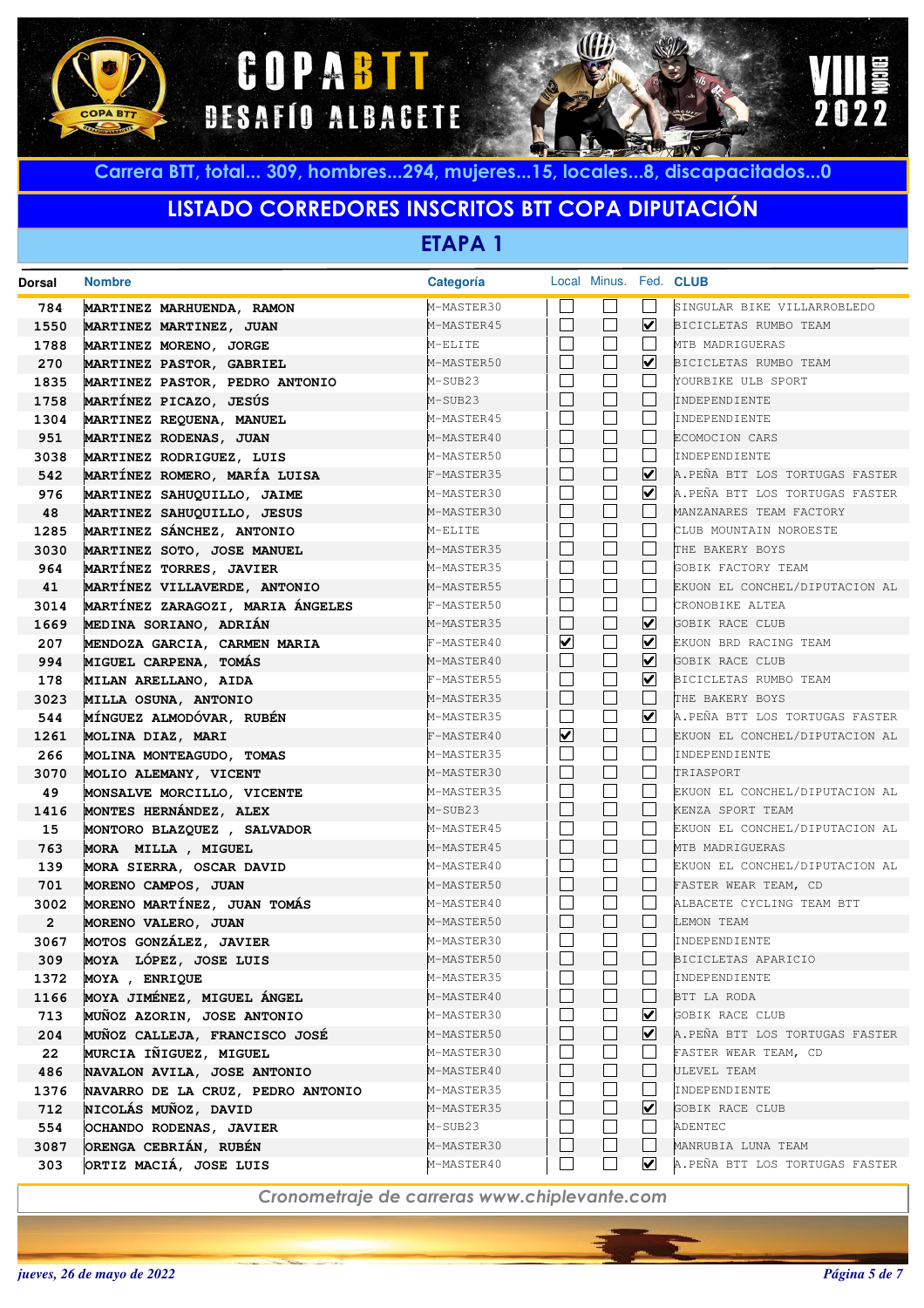





### **LISTADO CORREDORES INSCRITOS BTT COPA DIPUTACIÓN**

**ETAPA 1**

| <b>Dorsal</b> | <b>Nombre</b>                    | Categoría  |                          | Local Minus. Fed. CLUB |                         |                                |
|---------------|----------------------------------|------------|--------------------------|------------------------|-------------------------|--------------------------------|
| 1442          | ORTUÑO MARTÍNEZ, PEDRO           | M-MASTER45 |                          |                        |                         | PAFGIO CYCLING TEAM            |
| 513           | ORTUÑO MUÑOZ, PABLO              | M-SUB23    | $\mathcal{A}$            |                        |                         | LA PURISIMA TEAM YECLA         |
| 1278          | PALAZON RODRÍGUEZ, JUAN MANUEL   | M-MASTER35 |                          |                        |                         | GEO NUTRICIÓN FASTER CC        |
| 150           | PARREÑO DIAZ, OMAR               | M-MASTER35 | $\overline{\phantom{a}}$ |                        |                         | ULEVEL TEAM                    |
| 710           | PASCUAL CALATAYUD, JORDI         | M-MASTER35 |                          |                        |                         | GEO NUTRICIÓN FASTER CC        |
| 3047          | PEÑARANDA MORAGA, MARCELO        | M-MASTER30 |                          |                        |                         | INDEPENDIENTE                  |
| 3081          | PEÑARRUBIA GARCÍA, IVAN          | M-SUB23    |                          | $\blacksquare$         |                         | EQUIPO DEPORTIVO NUTRIOBELIX   |
| 858           | PEREA JUSTICIA, ANTONIO JOSÉ     | M-MASTER35 |                          |                        |                         | INDEPENDIENTE                  |
| 170           | PEREZ ATENCIA, MIGUEL ANGEL      | M-MASTER45 |                          | $\blacksquare$         |                         | ALBACETE CYCLING TEAM BTT      |
| 3024          | PEREZ AVILA, BORJA               | M-MASTER30 |                          |                        |                         | THE BAKERY BOYS                |
| 628           | PÉREZ GIL, FRANCISCO JAVIER      | M-MASTER30 | $\overline{\mathbf{v}}$  | П                      |                         | C.C. VALDEGANGA PLATO GRANDE   |
| 475           | PÉREZ HENARES, DANIEL            | M-MASTER30 |                          |                        |                         | FUNDACIÓN JOSÉ SABATER         |
| 218           | PÉREZ JIMÉNEZ, EMILIO            | M-ELITE    |                          | П                      | ☑                       | BICICLETAS RUMBO TEAM          |
| 246           | PÉREZ MARTÍNEZ, JOSE JUAN        | M-MASTER55 | $\vert \ \ \vert$        |                        | $\blacktriangledown$    | BICICLETAS RUMBO TEAM          |
| 3021          | PEREZ MONTENEGRO, JORGE          | M-MASTER40 |                          | $\mathcal{L}$          |                         | MUSSOLS XABIA BIKERS           |
| 555           | PEREZ SANCHEZ, MARIO             | M-MASTER55 | $\vert \ \ \vert$        |                        |                         | ADVENTURE BIKE RACING TEAM BY  |
| 3037          | PEREZ SUCH, FCO. JAVIER          | M-MASTER55 |                          | $\blacksquare$         |                         | AC. L'ALFAS BTT                |
| 1487          | PÉREZ VILLALGORDO, MIGUEL MARIA  | M-ELITE    | $\overline{\phantom{a}}$ |                        |                         | TEAM PREMIER HELLIN            |
| 3068          | PÉREZ-BUSTOS MANZANEQUE, CARLOS  | M-ELITE    |                          | $\blacksquare$         | $\blacktriangledown$    | EKUON BRD RACING TEAM          |
| 196           | PICAZO GARCÍA, JUAN ÁNGEL        | M-MASTER45 | $\overline{\phantom{a}}$ |                        |                         | CLUB CICLISTA BONETE           |
| 485           | PUCHE BAÑON, RAUL                | M-MASTER45 |                          | $\blacksquare$         |                         | ATLETISMO CAUDETE "ANTONIO AMO |
| 442           | RAMÍREZ SEVILLA, JOSÉ RAMÓN      | M-SUB23    | $\overline{\phantom{a}}$ |                        | $\overline{\mathbf{v}}$ | BICICLETAS RUMBO TEAM          |
| 88            | RAMÍREZ SIERRA, RAMÓN            | M-MASTER45 |                          | $\blacksquare$         |                         | <b>BICIALMUERZO</b>            |
| 3083          | REBOLLAR REBOLLAR ARZO, XAVI     | M-MASTER30 | $\overline{\phantom{a}}$ |                        |                         | CALDERONABIKE                  |
| 3039          | REOLID ZARAGOZA, GREGORIO        | M-MASTER40 |                          | $\blacksquare$         |                         | CLUB BTT L'ALFAS DEL PI        |
| 1296          | RISCOS SERRALLE, MIGUEL ANGEL    | M-MASTER50 | $\overline{\phantom{a}}$ |                        |                         | INDEPENDIENTE                  |
| 28            | ROBLES CASTILLO, JAIME FRANCISCO | M-MASTER35 |                          | $\blacksquare$         |                         | BTT GUADALIMAR                 |
| 870           | ROBLES MARTÍNEZ, ALEJANDRO       | M-MASTER30 | $\vert \ \ \vert$        |                        |                         | INDEPENDIENTE                  |
| 618           | RODENAS MOLINA, JOSE LUIS        | M-MASTER35 | $\overline{\mathbf{v}}$  | П                      |                         | BTT POCO A POCO                |
| 782           | RODENAS RUBIO, JOSE ANTONIO      | M-MASTER45 |                          |                        |                         | REOLID BIKERS                  |
| 153           | RODRÍGUEZ BELMONTE, FELIPE ÁNGEL | M-MASTER45 |                          | П                      |                         | LOS FATIGAS                    |
| 1084          | RODRÍGUEZ BRU, EDUARDO           | M-ELITE    |                          |                        |                         | A.PEÑA BTT LOS TORTUGAS FASTER |
| 282           | RODRÍGUEZ FERNÁNDEZ, JAVIER      | M-MASTER45 |                          | П                      |                         | MANZANARES TEAM FACTORY        |
| 1244          | RODRIGUEZ GONZÁLEZ, ALEJANDRO    | M-ELITE    |                          |                        |                         | CLUB TRAIL BOGARRA             |
| 151           | RODRÍGUEZ INIESTA, CARLOS        | M-MASTER40 |                          | $\mathcal{L}$          |                         | ADENTEC                        |
| 46            | ROMERO LAS HERAS, JESÚS          | M-MASTER35 |                          |                        |                         | EKUON EL CONCHEL/DIPUTACION AL |
| 166           | RUIZ CORREAS, JOSE MANUEL        | M-MASTER30 |                          |                        |                         | LEMON TEAM                     |
| 152           | RUIZ HERVAS, JOSE                | M-MASTER45 |                          |                        |                         | <b>BICIALMUERZO</b>            |
| 3060          | RUIZ LEÓN, ALEJANDRO             | M-ELITE    |                          |                        |                         | EKUON EL CONCHEL/DIPUTACION AL |
| 121           | RUIZ SÁNCHEZ, FRANCISCO JOSÉ     | M-ELITE    |                          |                        |                         | ATALAYA BIKE TEAM              |
| 3017          | SAHUQUILLO VALLE, DAVID          | M-MASTER30 |                          |                        |                         | C.C.UTIEL                      |
| 3018          | SAHUQUILLO VALLE, RAUL           | M-ELITE    |                          |                        |                         | C.C.UTIEL                      |
| 729           | SÁNCHEZ GONZALEZ, JOSÉ FRANCISCO | M-MASTER40 |                          |                        | ☑                       | GOBIK RACE CLUB                |
| 3043          | SANCHEZ HARO, ANTONIO DAVID      | M-MASTER35 |                          |                        |                         | INDEPENDIENTE                  |
| 127           | SÁNCHEZ LÓPEZ, JUAN              | M-MASTER35 |                          |                        |                         | ECOMOCION CARS                 |
| 128           | SÁNCHEZ RODRÍGUEZ, ARMANDO JOSÉ  | M-MASTER40 |                          |                        |                         | EKUON EL CONCHEL/DIPUTACION AL |
| 3090          | SANCHEZ TENDERO, LUTGARDO        | M-MASTER55 |                          |                        |                         | INDEPENDIENTE                  |